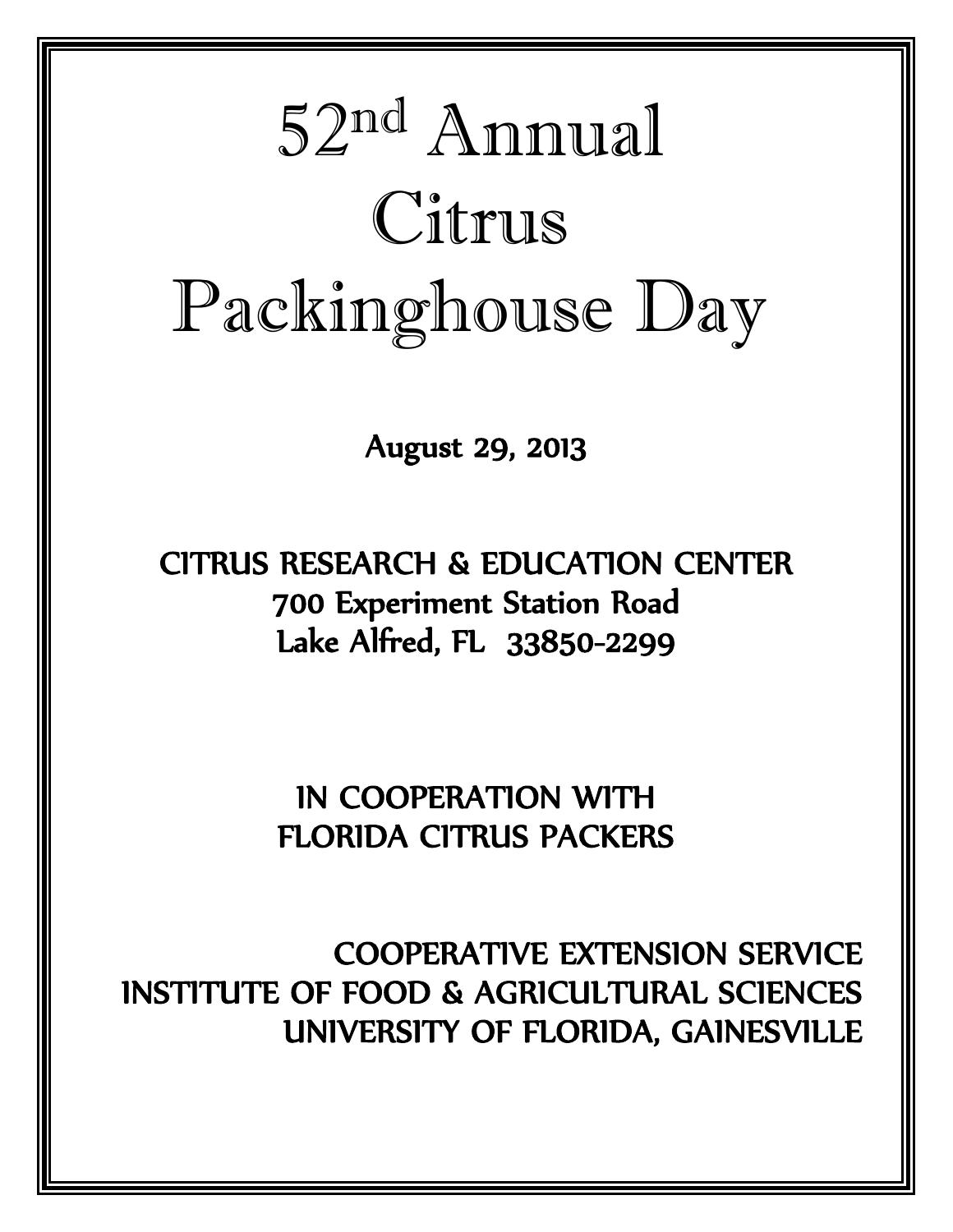#### **FORWARD**

Welcome to the Fifty-second Annual Citrus Packinghouse Day! From industry activities and UF research related to the proposed produce safety rules, to rules and regulatory activities related to citrus diseases (citrus black spot, citrus canker, and sweet orange scab) and immigration reform, to new and developing technologies such as laser labeling and non-destructive sensing of fruit quality, and even something as familiar as decay control, this year's Packinghouse Day covers a host of timely issues of great importance to the industry.

New this year and based on industry requests for a single event in August, the Indian River Postharvest Workshop, which has usually followed Packinghouse Day, is being discontinued. However, Packinghouse Day will now accommodate afternoon industry meetings and will rotate location each year between the Citrus Research and Education Center in Lake Alfred, and the Indian River Research and Education Center in Fort Pierce, FL. So look for Packinghouse Day to be held in Fort Pierce 2014.

Don't forget, representatives from a variety of companies will again be on hand to provide valuable information for your business. Be sure to check out what they have to offer. An exhibitor list is provided including the names, addresses, telephone numbers, and products sold. Special thanks goes to DECCO's for their long-running financial support of the fantastic lunch. New this year, JBT FoodTech has stepped up to fund travel expenses for our guest speaker. Be sure to stop by both our sponsor's booths and give them a hearty "Thank You."

Finally, please complete and turn in an evaluation form as you go to lunch; they provide us with valuable feedback on how we can improve Packinghouse Day.

*Mark A. Ritenour* 

Program Coordinator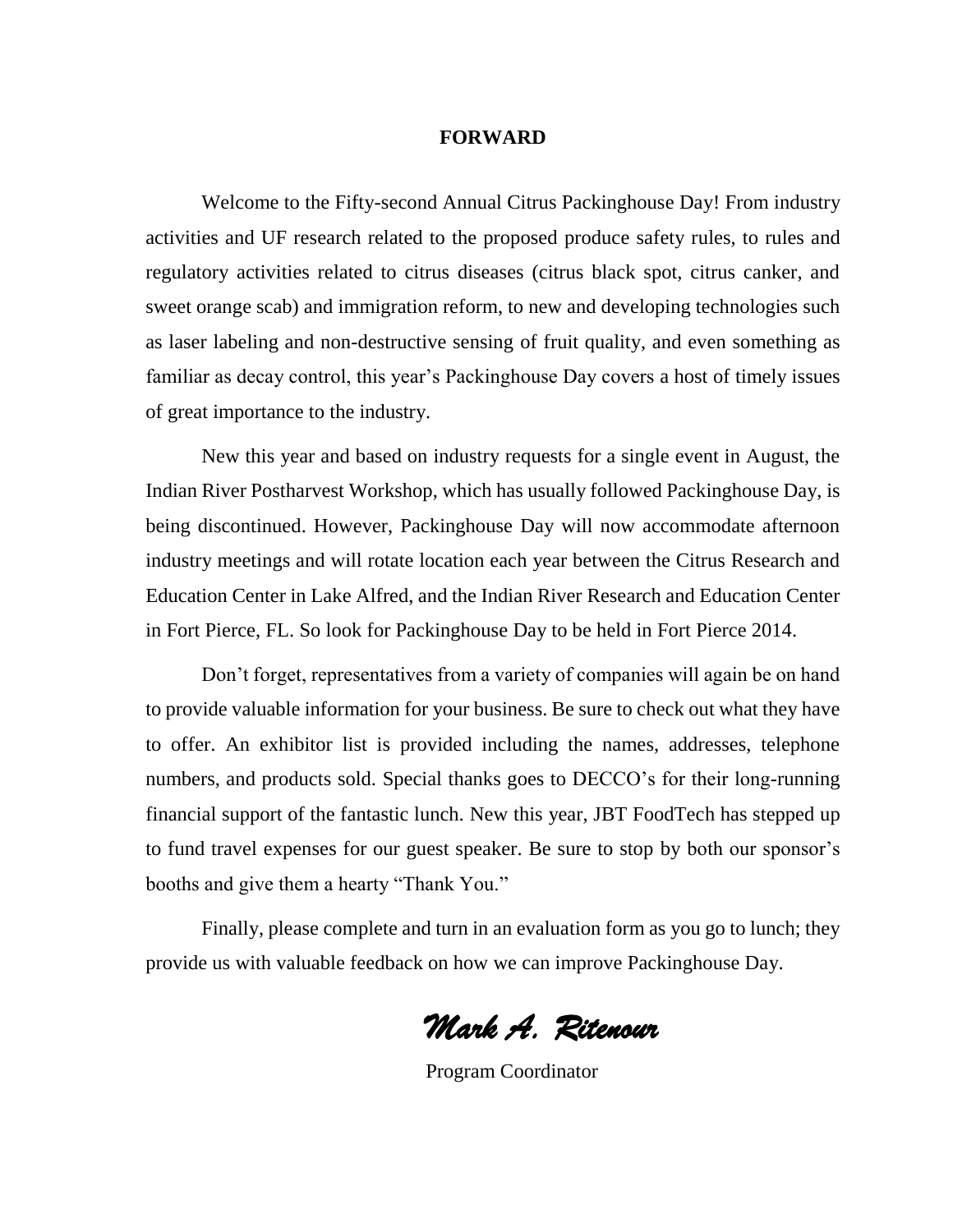# **52 nd ANNUAL CITRUS PACKINGHOUSE DAY**

University of Florida - IFAS Citrus Research and Education Center 700 Experiment Station Road Lake Alfred, FL 33850-2299

Thursday, August 29, 2013

8:30 AM REGISTRATION

#### 9:30 AM WELCOME, HOUSEKEEPING ITEMS, & UPDATE ON STATE-WIDE CITRUS PROGRAMS

**Dr. Mark A. Ritenour**, Program Coordinator

#### UPDATE ON USDA CITRUS PROGRAMS

 **Dr. Elizabeth Baldwin**, Research Leader/Horticulturist USDA, Horticultural Research Laborator, Fort Pierce

#### MODERATOR & OPENING REMARKS

**Mr. Peter Chaires**, Executive Vice President Florida Citrus Packers, Lakeland

All meetings will be held in the Ben Hill Griffin Jr. Auditorium

### *Packinghouse Day Coordinators:*

Mark Ritenour, Ph.D. and Jan Narciso, Ph.D. – Program Coordinators Michelle Danyluk, Ph.D. – Local Arrangements Coordinator